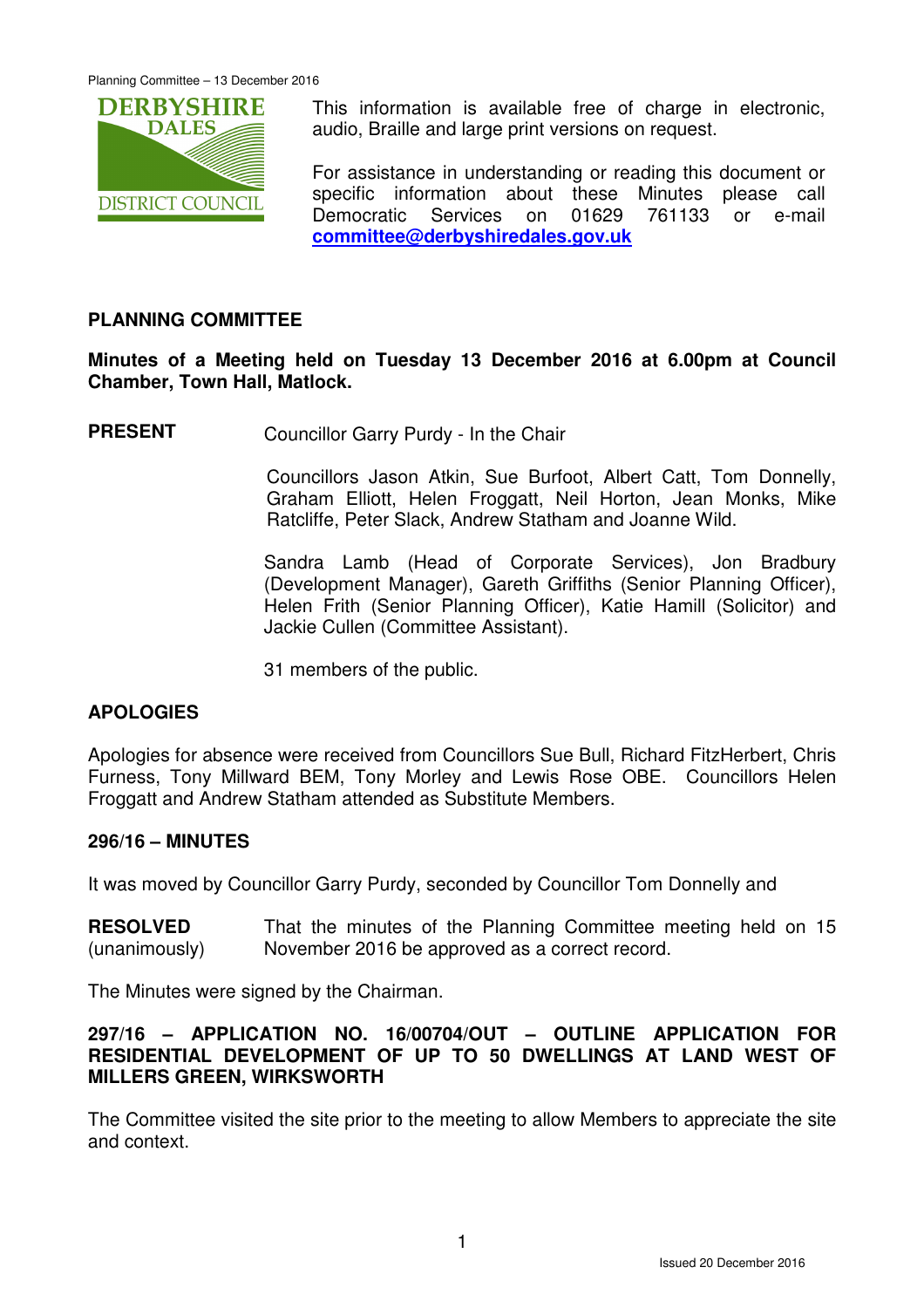Correspondence received after publication of the Agenda was distributed at the meeting; this comprised a further letter of representation from Wirksworth and Middleton Cricket Club.

In accordance with the procedure for public participation, Ms Madeleine Sweeting (Millers Green Action Group and Environmental Scientist), Mr Andrew McKay (local resident) and Mr Paul Whitehead (local resident) spoke against the application.

It was moved by Councillor Mike Ratcliffe, seconded by Councillor Jean Monks and

**RESOLVED** (unanimously) That planning permission be refused for the reason set out in the report.

# **298/16 – APPLICATION NO. 16/00636/FUL – CREATION OF A NEW DRIVEWAY AT 14 VALE RISE, MATLOCK**

The Committee visited the site prior to the meeting to allow Members to appreciate the site and context.

In accordance with the procedure for public participation, Mr James Beeston (Applicant) spoke in favour of the application.

Correspondence received after publication of the Agenda was distributed at the meeting; this comprised a summary of an email received in support of the application, and the Applicant's response to the Committee Report.

It was moved by Councillor Andrew Statham, seconded by Councillor Mike Ratcliffe and

**RESOLVED** That planning permission be granted, subject to appropriate conditions to be set by the Development Manager, including a condition relating to the retention of the existing hedge at a height of not less than 1.6metres.

Reason:

**Voting:**  The benefits of providing off-road parking would outweigh any harm to public amenity.

**For Against Abstentions** 9 4  $\Omega$ 

The Chairman declared the motion carried.

# **299/16 – APPLICATION NO. 16/00598/FUL – ERECTION OF REPLACEMENT DWELLING AND GARAGE AND RETENTION OF EXISTING DWELLING AS ANCILLARY ACCOMMODATION AT PINETREES, UPPER LUMSDALE, MATLOCK**

This item was deferred by Members at the October Planning Committee meeting to allow a site visit to appreciate the impact upon the character and appearance of the conservation area.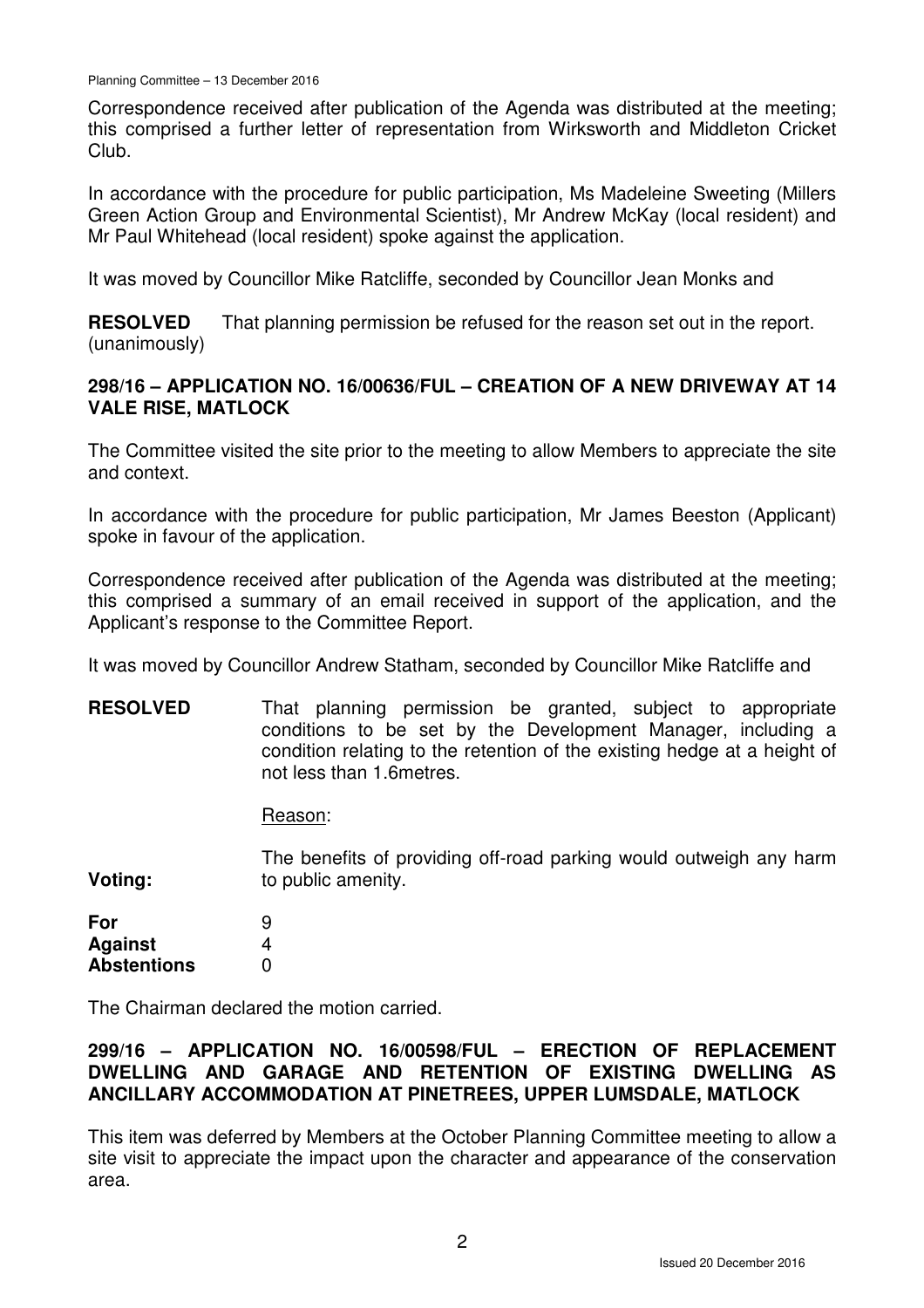In accordance with the procedure for public participation, Mr Bill Anderson (Arboriculturalist) made a statement on the application, primarily regarding the sycamore trees; Mrs Jane Taylor (neighbour and Secretary of the Arkwright Society Lumsdale Advisory Group) read a letter from the Chair of the Advisory Group and spoke in favour of the application; Ms Doreen Holden (local resident) and Mr Piper (neighbour) spoke in favour of the application, and Mr Ray Vaughan (Agent) gave some historical background of the site and spoke in favour of the application.

It was moved by Councillor Sue Burfoot, seconded by Councillor Mike Ratcliffe and

**RESOLVED** That planning permission be granted on completion of a legal agreement to rescind the earlier permission and the use of the Counting House as an independent dwelling subject to appropriate conditions to be set by the Development Manager for the following reason:

#### Reason:

The proposed dwelling would be an improvement to the previously approved scheme and would not harm the character and appearance of the Conservation Area by being located away from the Lumsdale ponds which are considered to be of particular importance within the Conservation Area. The removal of the Sycamore trees along the western boundary would enhance the Conservation Area by removing the non-native tree species and opening up the vista across the site.

**Voting:** 

| For                | 10 |
|--------------------|----|
| <b>Against</b>     | 3  |
| <b>Abstentions</b> | O  |

The Chairman declared the motion carried.

### **300/16 – APPLICATION NO. 16/00397/FUL – RESIDENTIAL DEVELOPMENT OF 49 DWELLINGS WITH ASSOCIATED GARAGES AND INFRASTRUCTURE AT LAND AT TANSLEY HOUSE GARDENS, TANSLEY**

The Committee visited the site prior to the meeting to allow Members to appreciate the site and context.

In accordance with the procedure for public participation, Mrs Vicki Raynes (Tansley Parish Council), Mr Ian Strange (local resident), Mrs Diana Dakin (local resident), Ms Ruth Cooper and Mr Ian Spencer (neighbours) spoke against the application; Mr Mike Foster (Agent) spoke in favour of the application.

Correspondence received after publication of the Agenda was distributed at the meeting. This comprised a note regarding an error in the recommendation wording, which should read 'grant full planning permission' and not 'outline'; clarification regarding the first page of the report which should show the Applicant information as Y Bar Ltd; and the comments of the Conservation Advisory Forum (from the August meeting) which had not been included in the Officer report. Also included were the Officer's response and the response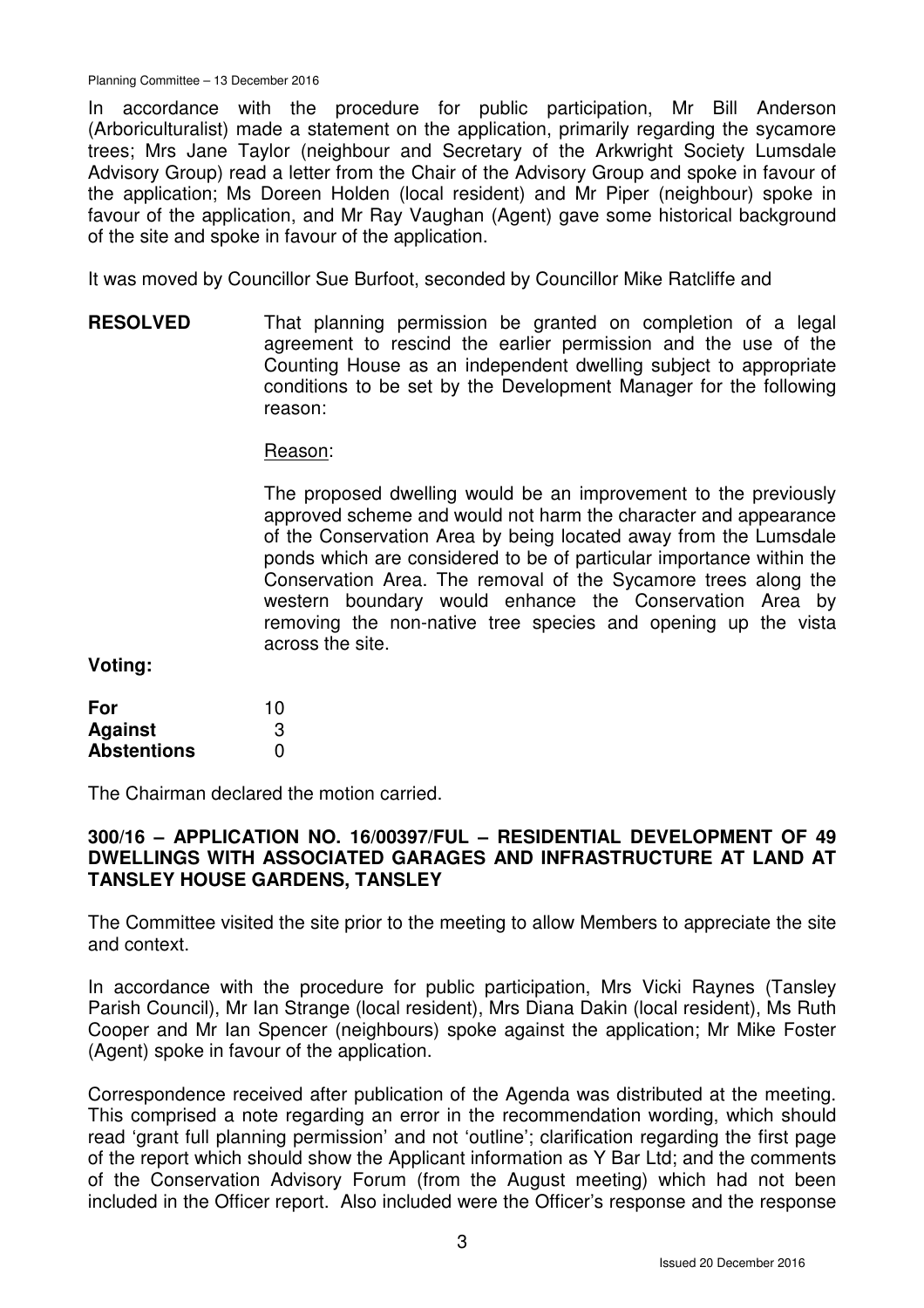received from Tansley Parish Council. A letter from a local resident setting out concerns had also been received.

In response to concerns regarding flooding, the Senior Planning Officer clarified that Derbyshire County Council (as statutory consultee) had raised no concerns in principle to the issue of land drainage. However, they had recommended that conditions be attached regarding this (subject to approval), and had requested more technical data. It was also confirmed that with regard to the maintenance of the land drainage system, a management scheme would be set up in perpetuity.

It was moved by Councillor Peter Slack, seconded by Councillor Albert Catt and

| <b>RESOLVED</b> | That authority be delegated to the Development Manager to grant<br>outline planning permission subject to the completion of a Section<br>106 Planning Obligation Agreement to secure affordable units on-site<br>and off-site to make up provision to the equivalent of 45%, the<br>contribution towards primary school places of £113,990.10, long term<br>mitigation and management of the grassland and subject to |
|-----------------|-----------------------------------------------------------------------------------------------------------------------------------------------------------------------------------------------------------------------------------------------------------------------------------------------------------------------------------------------------------------------------------------------------------------------|
| Voting:         | conditions covering the matters listed in the report.                                                                                                                                                                                                                                                                                                                                                                 |

| For                | 10 |
|--------------------|----|
| Against            | 3  |
| <b>Abstentions</b> | O  |

The Chairman declared the motion carried.

### **301/16 – APPLICATION NO. 16/00362/FUL – PROPOSED REAR FLAT ROOF/ TERRACE, PATIO DOORS AND 4 NO. ROOFLIGHTS TO REAR ELEVATION AT 12 MARKET PLACE, CROMFORD**

The Committee visited the site prior to the meeting to allow Members to appreciate the site and context and amenity impact.

In accordance with the procedure for public participation Mr Darren Archer (Agent) spoke in favour of the application.

Correspondence received after publication of the Agenda was distributed at the meeting; this comprised a summary of correspondence received from a neighbour in support of the application.

In response to concerns regarding access to a fire escape and fire regulations, the Development Manager advised that these issues should be investigated and recommended that the applicant sought advice from the fire service.

It was moved by Councillor Garry Purdy, seconded by Councillor Tom Donnelly and

**RESOLVED** (unanimously) That planning permission be refused for the reason set out in the report.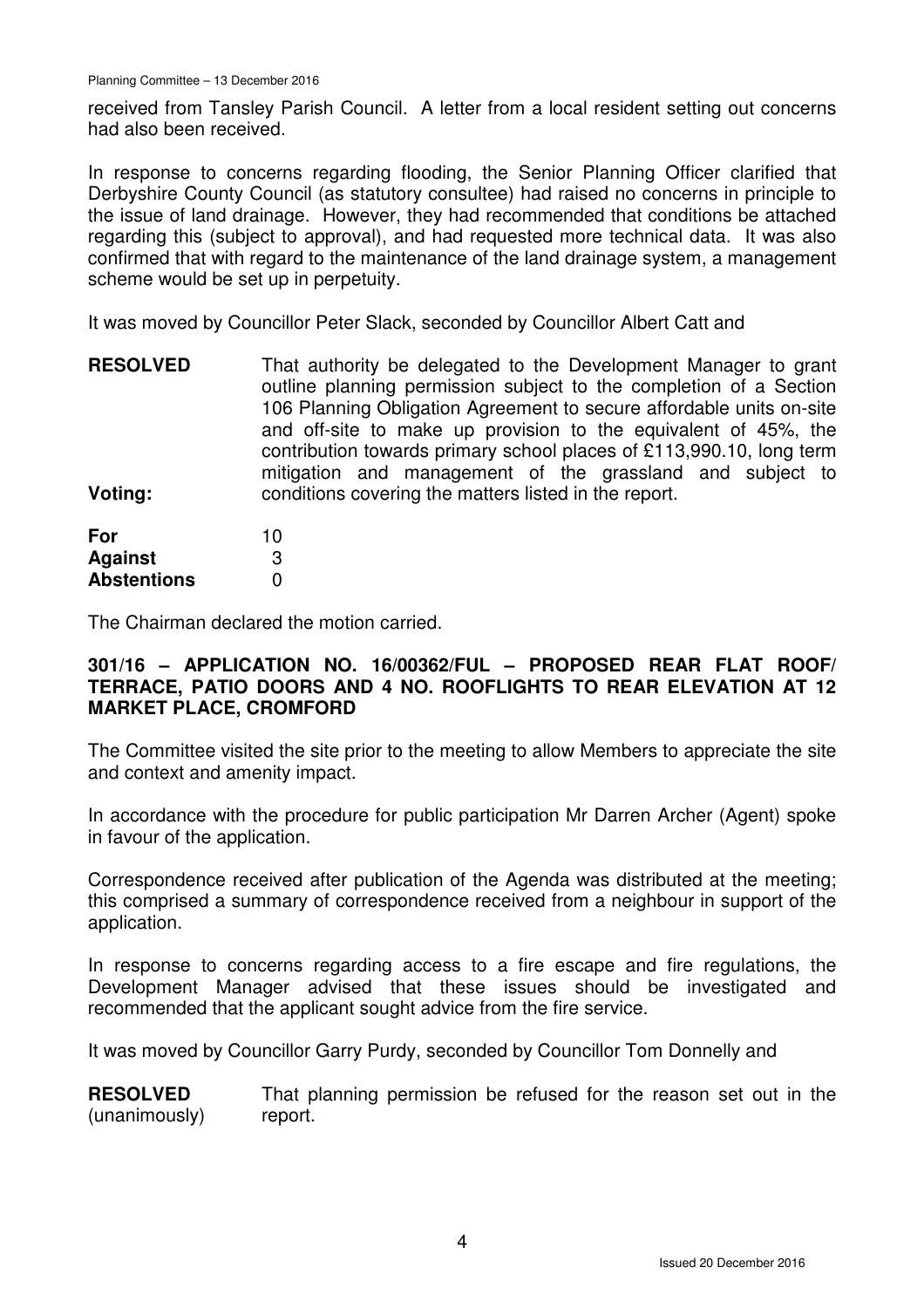# **302/16 – MOTION TO CONTINUE**

It was moved by Councillor Garry Purdy, seconded by Councillor Albert Catt and

**RESOLVED** (unanimously) That, in accordance with Rule of Procedure 13, the meeting continue beyond 2 ½ hours to enable the business on the agenda to be concluded.

### **303/16 – APPLICATION NO. 16/00526/FUL – CHANGE OF USE OF AGRICULTURAL BUILDINGS TO CLASS B (STORAGE AND DISTRIBUTION) AND EXTERNAL ALTERATIONS AT BIRCH HOUSE FARM, DERBY LANE, EDNASTON**

In accordance with the procedure for public participation, Mr David Harris Watkins (Agent) spoke in favour of the application.

It was moved by Councillor Mike Ratcliffe, seconded by Councillor Peter Slack and

**RESOLVED** (unanimously) That planning permission be granted subject to the conditions set out in the report.

# **304/16 – APPLICATION NO. 16/00649/ADV – ERECTION OF SIGN AT MATLOCK CRICKET CLUB, CAUSEWAY LANE, MATLOCK**

In accordance with the procedure for public participation, Mr Steve Haslam (Cricket Club Member) and Mr Ray Mullaney (Agent) spoke in favour of the application.

It was moved by Councillor Joanne Wild, seconded by Councillor Sue Burfoot and

**RESOLVED** (unanimously) That planning permission be granted to erect the sign for the following reason:

#### Reason:

That the design is appropriate in terms of style and dimensions and as such is not harmful to the character and appearance of the area.

# **305/16 – APPLICATION NO. 16/00775/OUT – RESIDENTIAL DEVELOPMENT OF UP TO 41 DWELLINGS AND ACCESS (OUTLINE) AT STANCLIFFE HALL, WHITWORTH ROAD, DARLEY DALE**

In accordance with the procedure for public participation, Mr Dean Mann (Agent) spoke in favour of the application.

It was moved by Councillor Jason Atkin, seconded by Councillor Peter Slack and

**RESOLVED** (unanimously) That planning permission be refused for the reasons set out in the report.